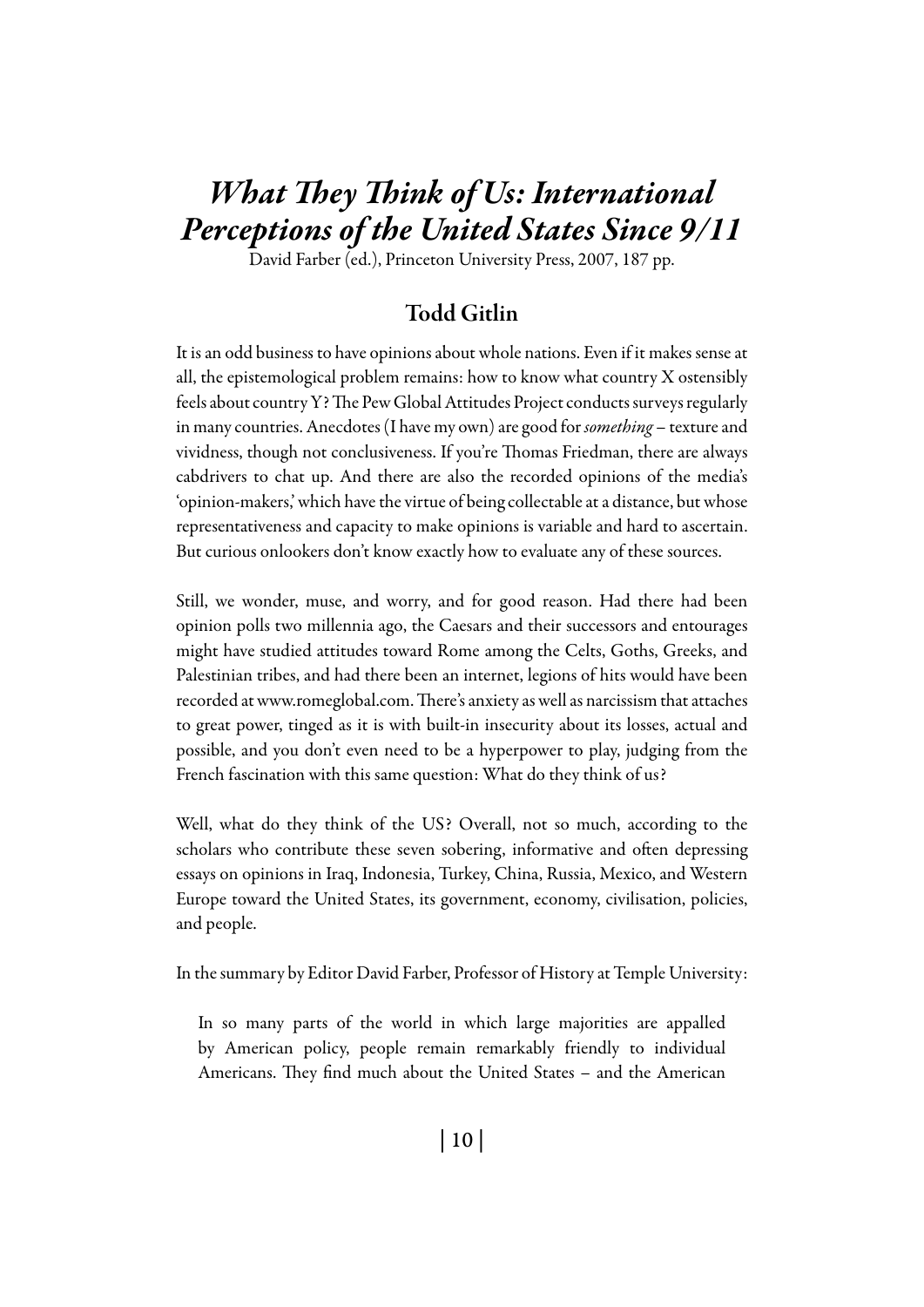# GITLIN | Anti-Americanism Today

people – appealing, entertaining, and even worthy of emulation. But as the essays in this book demonstrate, that goodwill is at risk.

The question, in Farber's words, is whether people 'hate (or at least disrespect) America for what it is and not only for what it does.' It can be taken as a given that 'many more are agitated or even infuriated by American policies and what they consider insulting behaviour by the American government.'

Farber reminds us that such essays are not mere résumé-stuffers. To write as these authors write, for publication rather than the drawer, may require, as Farber writes, 'great courage.' He adds: 'At least two potential contributors decided, if I understood their carefully phrased expressions, that the risks were too high.' The authors are border-crossers – at least one author of each essay is a citizen of the country about whom he or she writes. This does not make them automatically right, but does acquaint them with the territory about which they write and permit them to weigh what people mean when they say what they say. They are, insofar as I can judge, sceptics about what Fernando Escalete-Gonzalbo and Mauricio Tenorio-Trillo call 'the smug generalities of anti-Americanism,' and they have ideas about what ought to be done to improve the reputation of the U. S. For example, those two scholars make no bones about saying that Mexicans and Spaniards tend to be ignorant of the actually existing United States – as opposed to the historical bogeyman and the myth – because 'almost no one studies the United States. In Mexico no undergraduate or graduate programs or research centers exist for the rigorous study of the "monster."'

The writers inventory the opinions they find in the respective countries and try to account for them in terms of cultures and histories. These are, of course, comparatively brief essays, so the reader will not find genealogies or analyses comparable in sophistication to Andrei Markovits' Uncouth Nation (reviewed in *Democratiya 9* by Thomas Cushman). But the book at hand is still useful and there is plenty here to reflect on. There are various compounds of indignation, projection, and compensation at work to single out the United States for condemnation in a world of damnable states. And there are rational and blind anti-Americanisms, and they fluctuate with events. Lurking just beneath the surface of the essays are the questions: To what degree is anti-Americanism attributable to the ruinous preoccupations of the occupant of the White House for the last seven years, and to what degree is it susceptible to imaginable policy changes?

| 11 |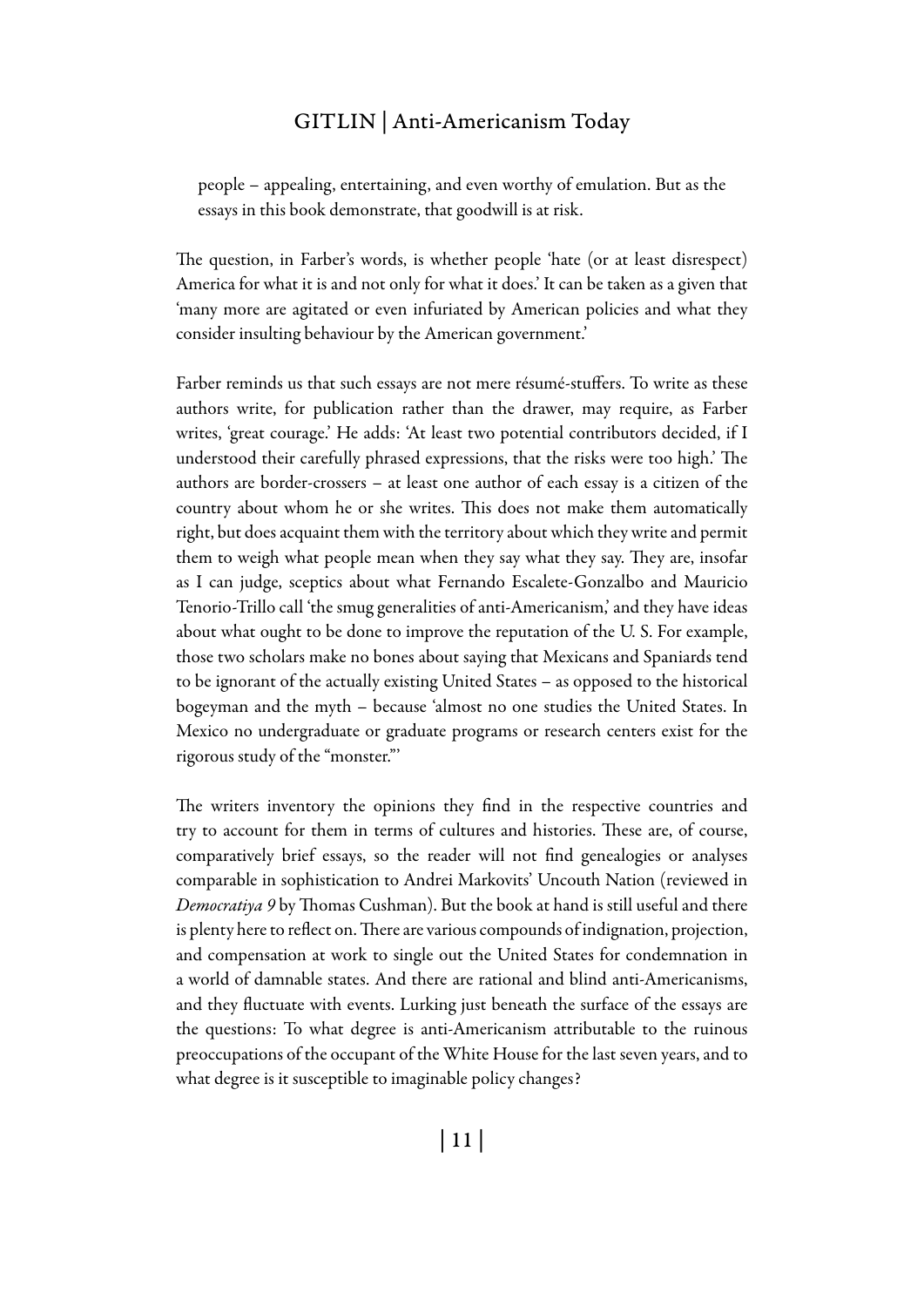## Democratiya 9 | Summer 2007

No American should read these essays complacently or simply defensively, although there is redeeming news in some interesting convergences. The Italian Federico Romero writes that West Europeans 'claim a sort of moral superiority of Europe over the United States' although public opinion on the two sides of the Atlantic is united on the environment and a market economy, as well as 'a contempt for, and sometimes fear of, the threat that consumerism and commercialism represent for their cultures.' Americans are more welcoming toward immigrants and nuclear families, Europeans toward gays and the welfare state. Younger Europeans especially like the idea of the 'less harsh and more "humane" society' they see in Europe. Romero doesn't note that younger Americans are trending that way, too. The America they disdain is an uglier America – an America that, if we're lucky, may be going the way of George W. Bush and the whole conservative movement.

Politically, Western Europeans, even before the massacres of September 11, 2001, were inclined to go their own way – as Romero points out, after the Cold War, they are not impeded by any great need for the U. S. and the feeling of independence, warranted or not, is mutual. Mars and Venus, and all that. Europeans, especially intellectuals, tend to look at America and see it as something like Brecht's Mahagonny, or Lars von Trier's Dogville, a desolate place where harsh capitalism goes unmellowed. (Brecht never set foot on actual American soil until he decided that wartime Los Angeles was preferable to the Stalinist Russia where he left his lover to rot; von Trier is said not to have paid his visit at all.) At the very thought of America, Harold Pinter reduces himself to doggerel, like one of his stammering characters though more hysterically.

Europeans and Americans, both peoples and governments, are rivals as well as allies, allies as well as rivals, and so it is likely to go even after George W. Bush evacuates the White House. It is no small part of the current configuration of opinion in Europe that Bush's policies make him easily likened to Joe McCarthy, except, of course, that McCarthy was not president. 'Most West Europeans believe that "the United States is overreacting to the threat of terrorism."' In France and Germany in particular,

there are majorities or vast pluralities (49 percent in Germany) who agree with the view (most typical in Muslim countries) that 'America is exaggerating the terrorist threat.' Thus, the explanation favoured by vast majorities in both countries is that 'the U. S. is conducting the war on terrorism in order to control Mideast oil and dominate the world.'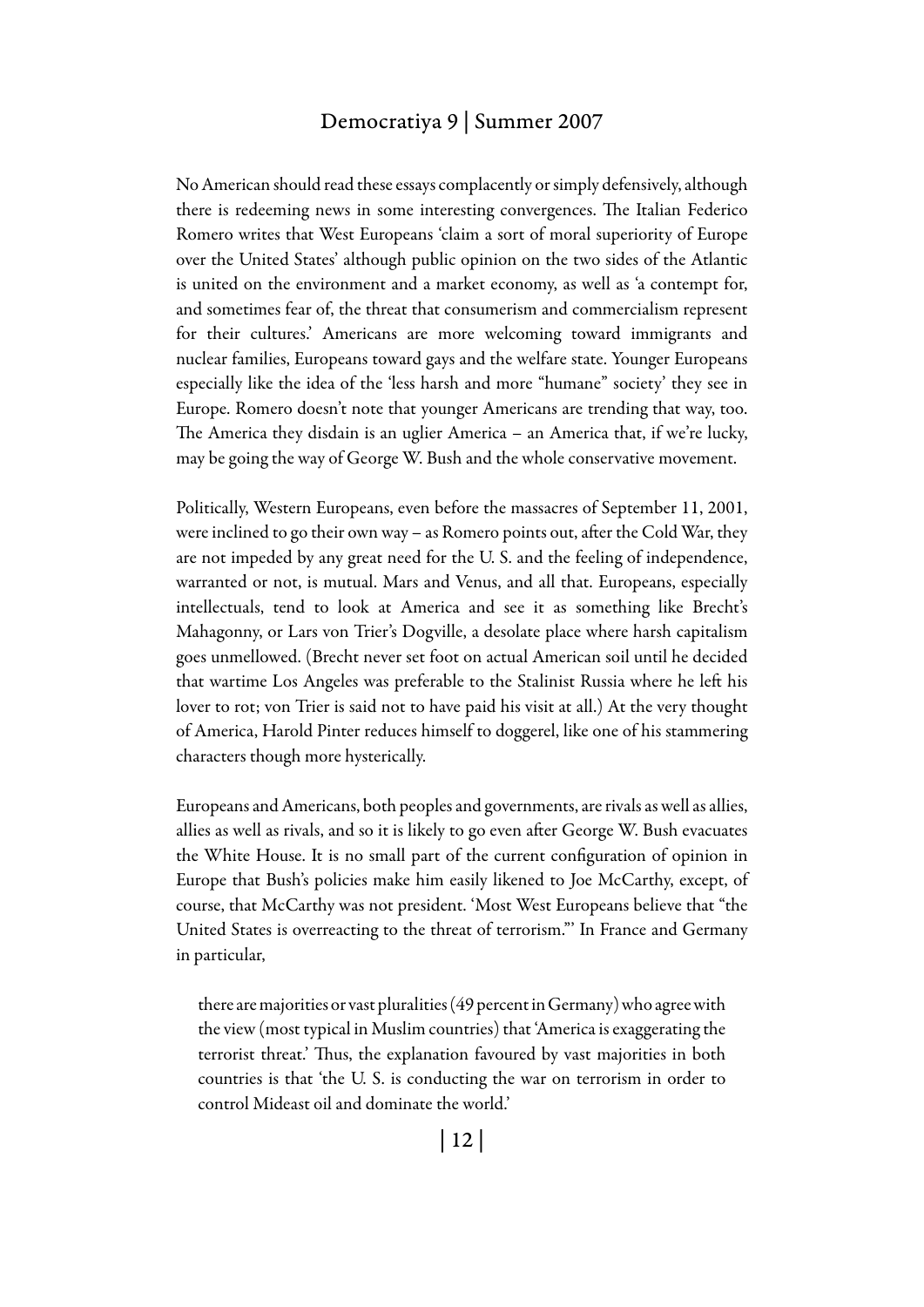#### GITLIN | Anti-Americanism Today

About Americans and the American nation, it turns out, the Chinese and Russians are awash in ambivalence. The Chinese, write Yufan Hao and Lin Su, react most strongly toward American government policies vis-à-vis China. They surveyed a sample of Chinese college students and midlevel bureaucrats, members of China's 'emerging foreign policy elite,' and found 47.5 percent possessed of 'an unalloyed favourable opinion of the United States, while 41 percent stated they had a mixed feeling of love and hate. Only 5.5 percent…stated that they simply disliked America.' (When nearly one half of any sample have an 'unalloyed favourable opinion' of *any* nation, it suggests more credulity and herd instinct than knowledge.) They find the Chinese unpersuaded by xenophobia, and their future elite 'not simply pawns of government information campaigns.' For their part, Russians affirm America as a land of self-reliance, but Russian journalists, write Eric Shiraev and Olga Makhovskaya, now resort to 'images [that] are not much different from those Soviet citizens saw regularly at the height of the Cold War.'

For this reader, the most troubling news, not surprisingly, comes from Turkey and Indonesia, and this is obviously a function of the unremarked elephant in this volume, which is the Muslim one.

When the international relations professor Nur Bilge Criss writes that Turks 'from across the political spectrum fear that the United States…has lost its moral authority as it dispenses its own unacceptable brand of vigilante justice,' she uses the word 'fear' advisedly. She is not talking about inveterate America haters, but rather people who could only be disappointed because they had once been appointed – they had admired America and Americans for both geopolitical and cultural reasons. She now finds Turks repelled by American triumphalism. Criss's observations reinforce my own far more superficial ones. In the course of three weeks in Ankara, Istanbul, and Bursa, in the spring of 2004, speaking to academics and students, businessmen and journalists of varying political and religious persuasions, along with some plain people, I heard not one good word for George W. Bush and a good deal of disappointment on the part of people who had once admired America and Americans as an exceptionalist nation, and who revered Bill Clinton in that vein. I met one disabused and demoralised Turk who worked in the American Embassy, then run by Ambassador Eric Edelman, a former staff member of Vice President Cheney who was later returned to Washington and appointed Under Secretary of Defense for Policy, replacing another fervent neoconservative, Douglas Feith. (It was Edelman who broke into the papers in July 2007 for writing to Senator Hillary Clinton: 'Premature and public discussion of the withdrawal of U.S. forces from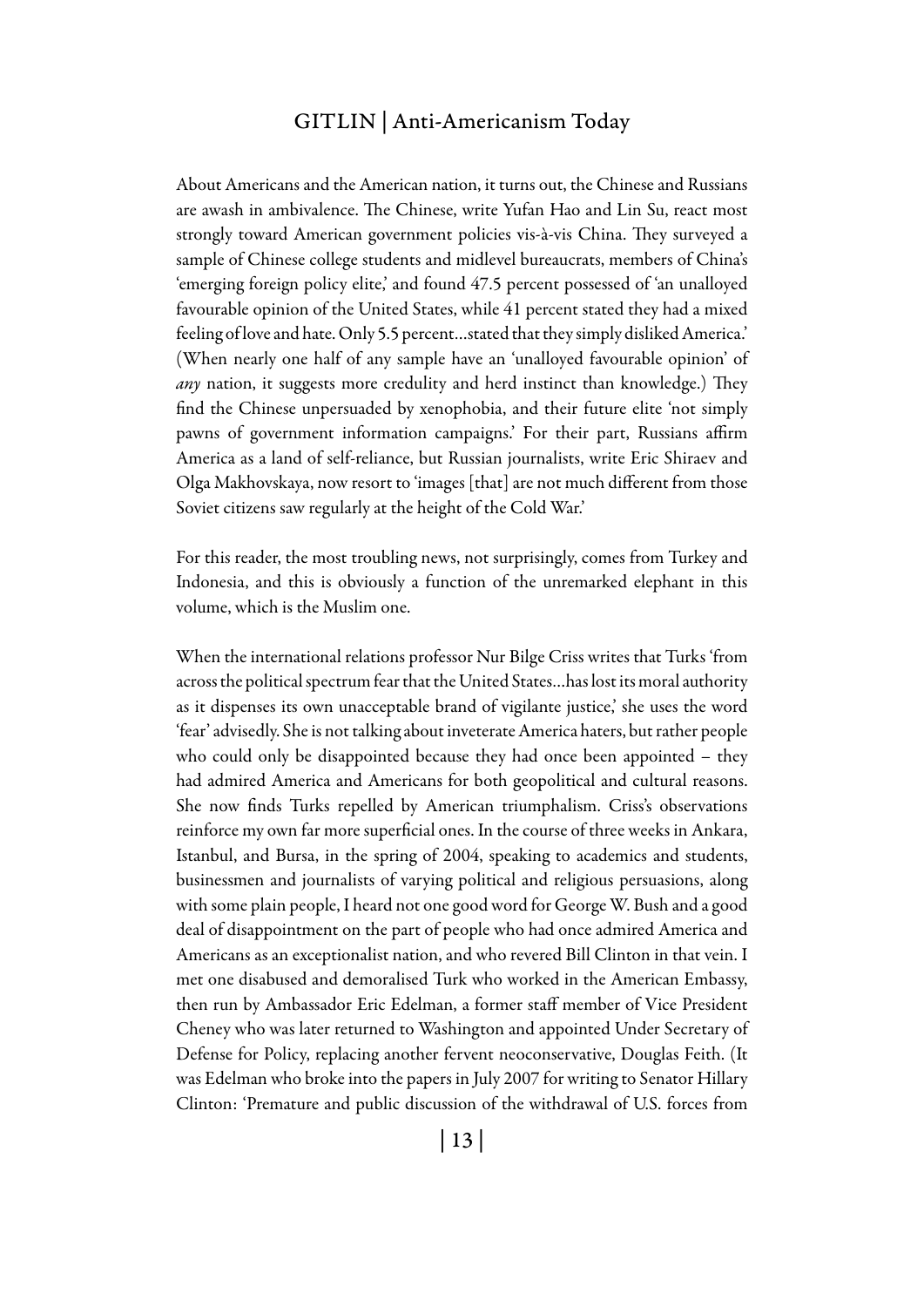# Democratiya 10 | Autumn 2007

Iraq reinforces enemy propaganda that the United States will abandon its allies in Iraq, much as we are perceived to have done in Vietnam, Lebanon and Somalia.') No doubt Edelman was shocked, in 2003, when the Turkish Parliament (against Prime Minister Erdogan's desires) refused Washington's request to base American troops there in to open an invasion route through Northern Iraq. Criss does not seem to have been surprised.

Indonesia, writes Melani Budianta, is inclined toward hostility, for there, the U. S. is seen not just as a continuing Empire but an agent of violence against Muslims worldwide. Impressed by the Islamists with their calls for economic justice, their anti-modernist moralism, and the appeals of the Palestinians, students are particularly inclined toward 'Zionist-Christian anti-Islam conspiracy theory' and the belief that there is 'a deliberate campaign by American-commanded Western forces to destroy the Islamic world.' Still, she cautions against conflating Islamic fundamentalism, 'growing in popularity and influence,' with support for terrorist activity. In the longer run, and when push comes to shove, however, the former is the recruitment ground for the latter.

About miserable Iraq – where the consequences of an anti-Americanism that America itself engendered in a fit of executive fanaticism are all too plain – Ibrahim Al-Marashi and Abdul Hadi al-Khalili write, 'The image of the United States as a brutal, even murderous neo-colonial power has already led many Iraqis to become ardent anti-Americanists.' No wonder more Improvised Explosive Devices have been strewn than flowers. But the problem of assessing opinion is particularly stark in this chapter for Iraq is the country where, not surprisingly, opinions on all manner of things are most difficult to collect. When I read of editorials in what the authors call 'independent' political dailies, what am I to make of them? How many readers do they have, and to what degree are they influential? When they write that 'an Iraqi wrote of Bush's appearing on American television with "a striking Hollywood smile,"' how am I to assess the opinion of this particular Iraqi? Who is it, and what are his or her views on all manner of things? In other words, where is he or she coming from? And what is to made of the counter-evidence that some Iraqis still think Americans are preferable to their absence? The authors are regrettably silent.

The book has an occasion, obviously: not the abstract question of what 'they' think of 'us' but the question of what Muslims and Muslim-dominant nations think of us. I say this is obvious but this is not a point that Farber makes in so many words.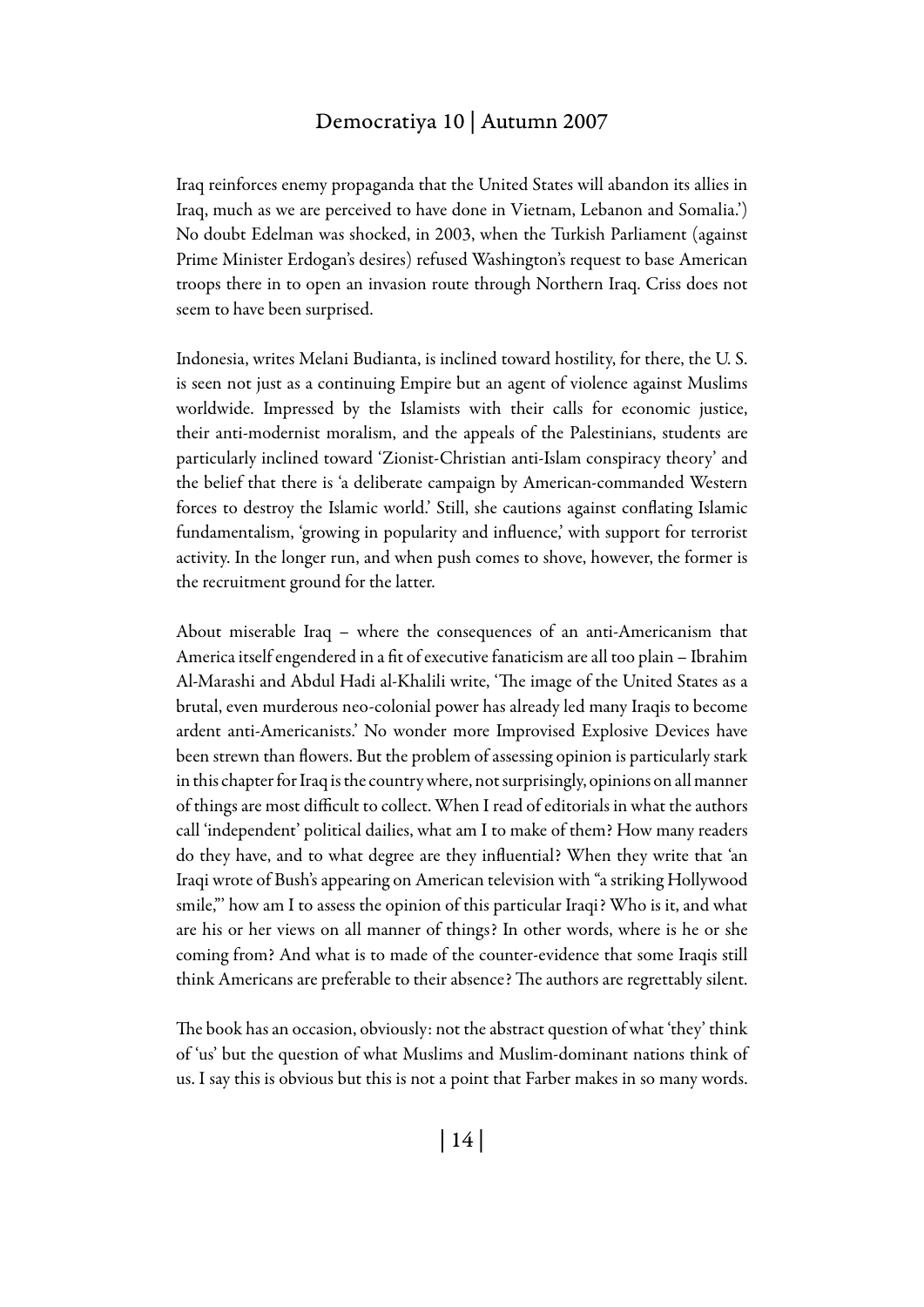# GITLIN | Anti-Americanism Today

Strikingly he fails to call attention at all to the great divide that is at work when the world thinks about America. A certain delicacy, perhaps?

People always have opinions in response to other people but ordinarily these are not of great moment – not until they crystallise into receptivity toward violence. It is a mark of excessive sensitivity to care so much about what people think of you – unless the cost of animosity is potentially lethal. And here it ought to be faced that American, British, and the broader European civilisation are and have been at risk not from the Chinese, the Russians, the Mexicans, or the Spaniards – either from their people or from their governments. It is certainly grotesque, as a matter of moral perspicacity, that Mexican journalists and a minority of Russians expressed themselves hatefully about American (and not only American, but that's another matter) suffering on September 11, 2001, or felt cavalier about it, thinking – as Escalante-Conzalbo and Tenorio-Trillo write about many Mexican intellectuals in the immediate aftermath to the massacres – 'that their first duty was to find a rational justification for such irrational violence.' (So did Noam Chomsky, the world's favorite American expert.) It is certainly chastening as well.

But it is not dangerous. It is annoying to tourists, and sometimes funny, to be hated as proxies. (I remember a weirdly irate Dutch tourist mouthing off in a Cretan restaurant back in 1984, 'What are you doing such a very long way from home?') It is a bigger deal when an Empire whose policies are sometimes preferable to the alternatives surrenders its moral authority. What is a bigger deal still is when people organise in such hatred of strangers that they are willing to slaughter anyone within range of a bomb or a missile; or finance them; or shelter them from the police.

Insofar as this very big deal is at issue, how much control does the United States have over 'what they think of us,' anyway? No negligible amount. There are matters of policy and there are also matters of institutional stupidity. When America's 'public diplomacy' is run by political hacks and ignoramuses, when the Voice of America is reduced to a White House briefing office run by political hacks, and probably worst of all, when the U. S. government in a red-alert mood imposes onerous obligations on students who wish to study here (and I am not talking about flight schools), and on asylum-seekers, and even on ordinary visa-holders, it sabotages the advantages it has held and sometimes still holds in the battle for minds. Still, bear in mind that hospitality is not necessarily an effective propaganda of the deed. The Egyptian who came to the U. S. to study its educational system, Sayyid Qutb, was so freaked out by its soullessness, especially by the alluring women at a 1949 Greeley, Colorado,